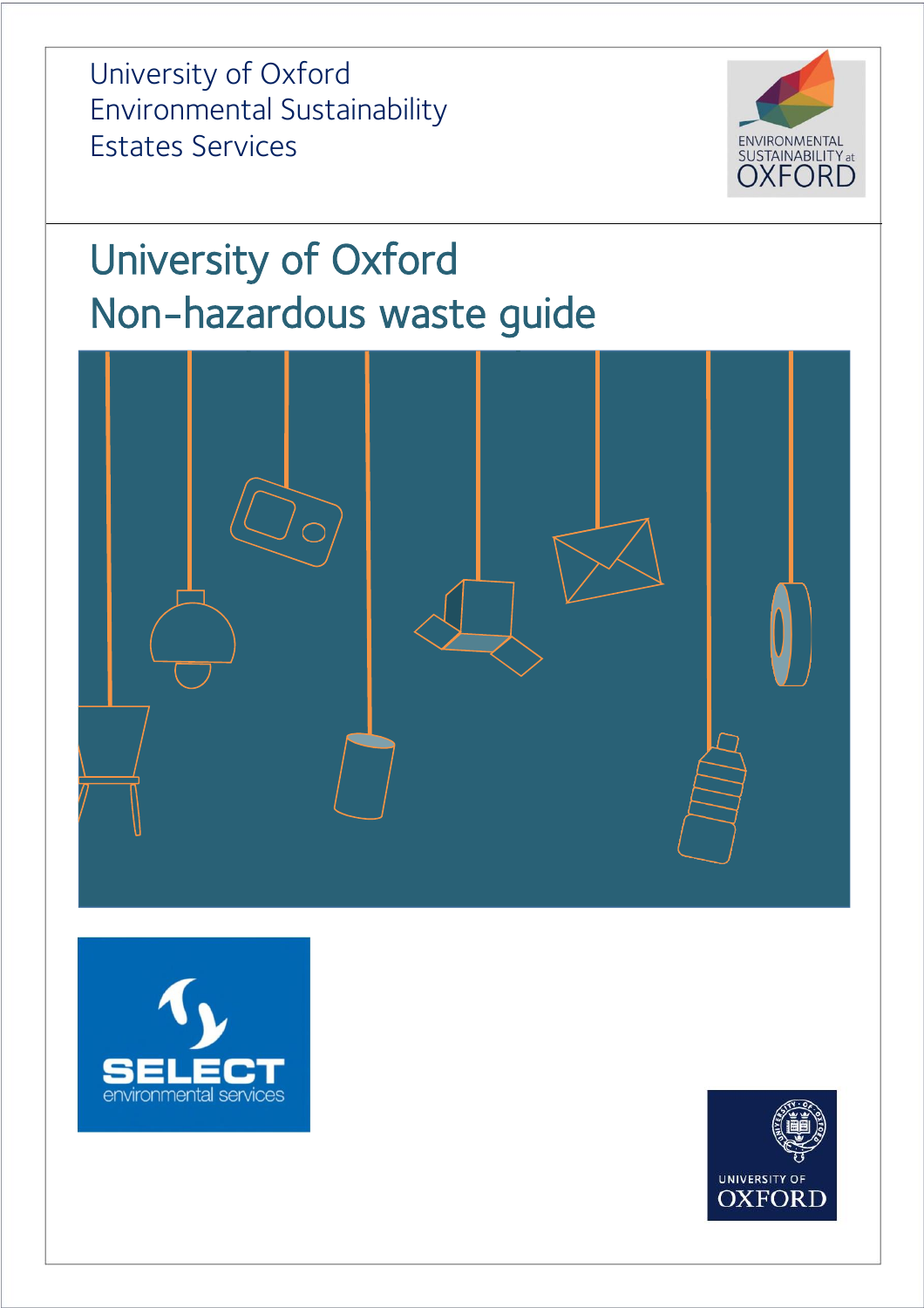## OVERVIEW

The University of Oxford is committed to reducing its impact on the environment by preventing, reducing and recycling more of its waste.

Every staff member and student affects the amount of waste produced and the University's recycling rate.

As part of the implementation of the Environmental Sustainability Strategy, the University adopted new waste and recycling targets.

- Reduce waste by 10%
- Achieve recycling rate of 40%<sup>1</sup>



1

One bit of rubbish in the recycling makes it all rubbish. Your individual actions matter.

The waste hierarchy is a good way to think about how we manage waste. The best option is to prevent waste from being produced in the first place. Preventing wastecan be as simple as printing double-sided.

The least preferred option is disposal or landfill. The University does not send any of the waste collected through its non-hazardous waste contractor Select Environmental to landfill.

The higher up the waste hierarchy our actions are, the better for the environment.The University also benefits from saving money by avoiding unnecessary purchase and disposal costs.



Waste hierarchy diagram

 $<sup>1</sup>$  University waste and recycling targets, as were set on February 2022:</sup>

10% reduction in non-residential waste mass (kg) per staff and student FTE by 2025.

40% recycling rate (non-residential) from total waste mass by 2025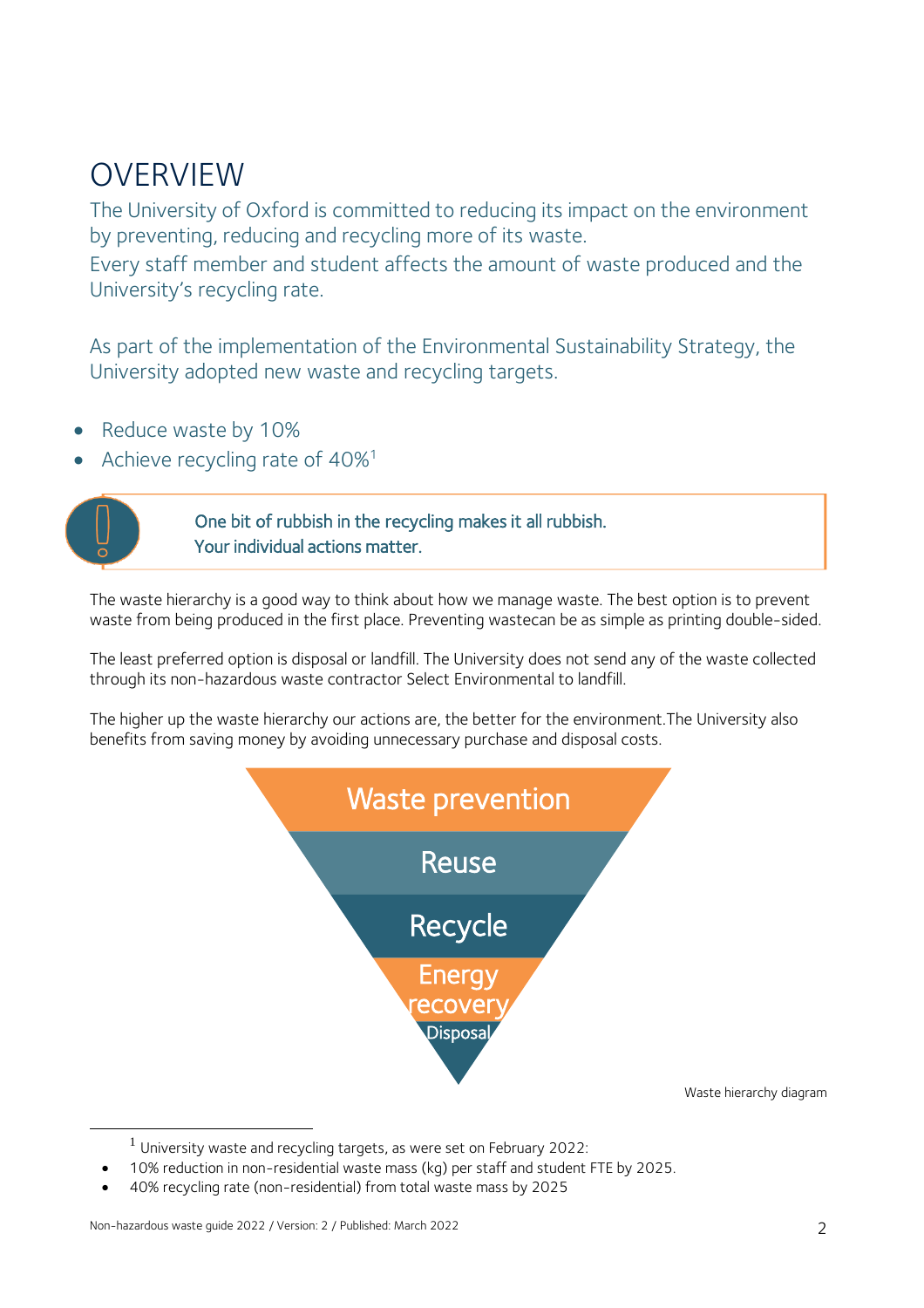## Waste Prevention

Preventing and reducing waste in the first place is the best option for waste management. We aim to do this by giving staff, students and visitors the support they need to make greener choices from the outset.

Consider the following opportunities to reduce waste generated:

- [Equipment sharing](https://www.research-facilities.ox.ac.uk/) database.
- [Guidance](https://finance.admin.ox.ac.uk/sustainability-impacts) on considering the environmental, social and economic impacts of purchases.
- [Preferred suppliers list with offered sustainability services](https://sustainability.admin.ox.ac.uk/sustainability-services-preferred-suppliers) such as take-back schemes for packages (for laboratories, SSO required).

## Reuse

The University has a reuse platform through which departments and colleges can share and rehome otherwise unwanted items across the collegiate University.

The system allows staff to:

- avoid purchase costs;
- avoid waste disposal costs;
- save time; and
- help the University reduce its environmental impact.

Staff can sign up here:

### [www.warp-it.co.uk/oxforduniversity](http://www.warp-it.co.uk/oxforduniversity)

The system is not for personal items or use.



"Brilliant service, very innovative idea, my department has benefited."



In 2020 The University saved £114,555 by using Warp-it. Savings from avoided purchasing costs and waste charges.

10,535 Kg of material diverted from waste to reuse

Avoided emission of 52,250 Kg Co2e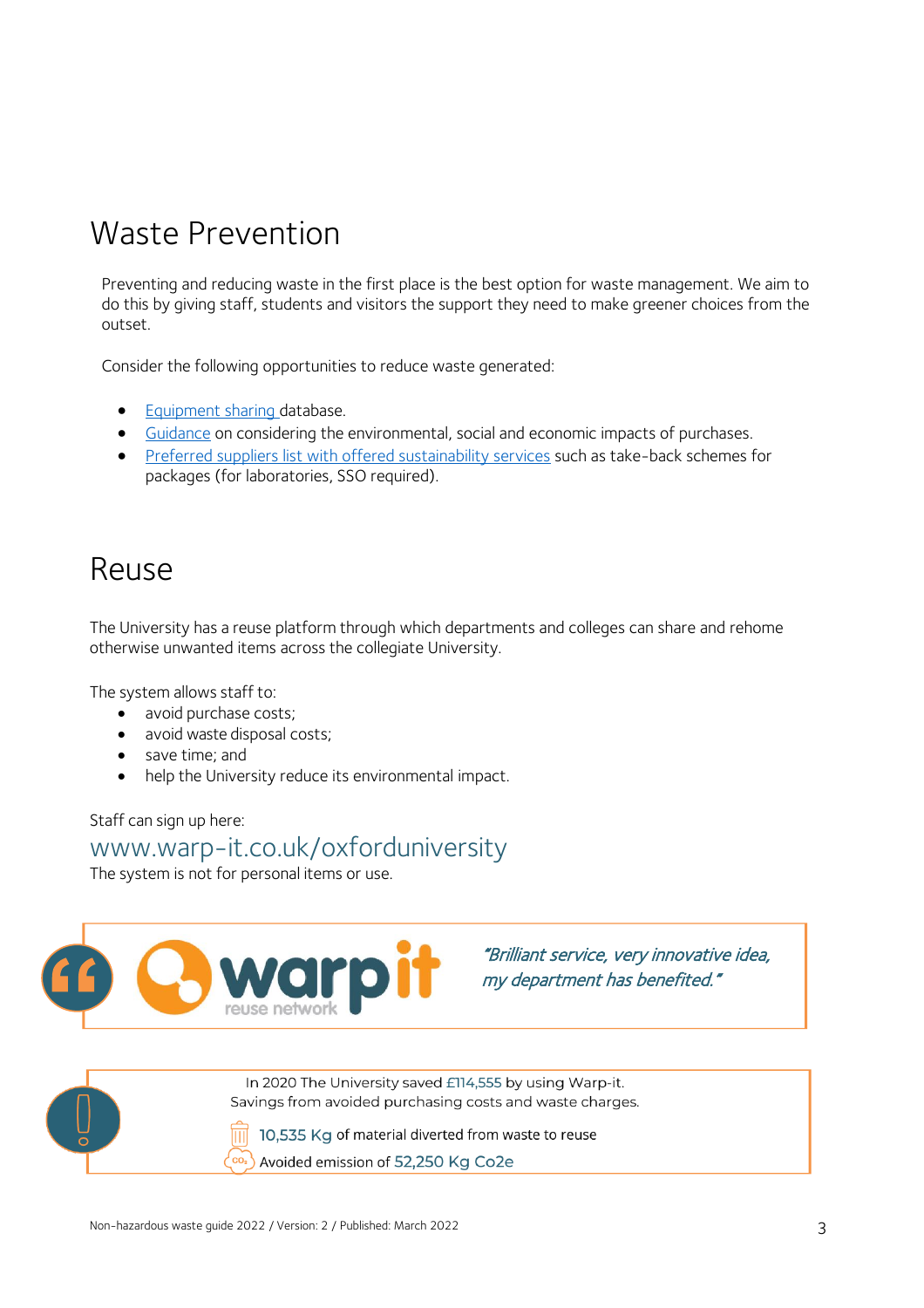## Recycling



The University separates waste into the following streams:

- Dry Mixed Recycling (often in a light green bin)
- Glass
- Food waste
- General/residual waste
- Additional designated bins for specific waste types in specific buildings.

### Dry Mixed Recycling (DMR)

A dry mixed recycling container is for clean:

#### $\checkmark$  Yes, please

- Paper and cardboard
- Drink cans and food tins
- Plastic bottles and containers: types 1 (PET), 2 (DPE), 3 (PVC), 5 (PP), 6 (PS).

Material is sent to a materials recovery facility for separation before being baled and sent for recycling.

Unaccepted items in DMR bins:

#### $x$  No, thanks

- Glass
- Black food trays
- Liquid or food
- **•** Tissues or paper towels.

### Confidential paper

A separate collection service can be arranged with Select for confidential paper. The material is compliantly shredded and then treated via the DMR route.

### Glass

A glass recycling container is for:

- $\checkmark$  Yes, please
	- Glass bottles (all colours);
	- Glass jars (without lids); and
	- **•** Glassware.

Material is sent for re-melt.

- $x$  No, thanks
	- Heat proof glass (e.g. Pyrex) cannot be recycled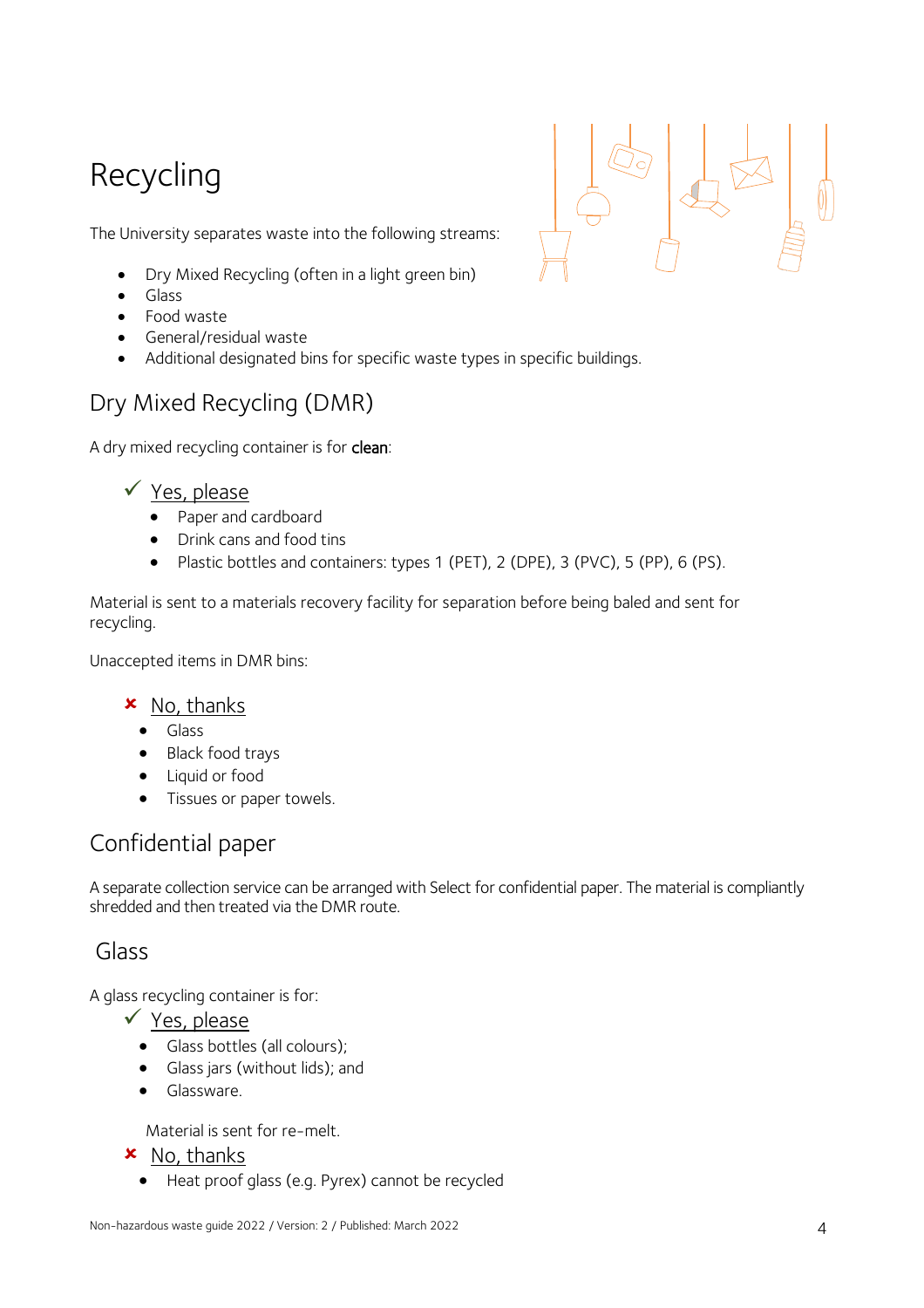

Non-hazardous waste posters, stickers, A-Z guide, FAQs, procedures and training available from: [https://sustainability.admin.ox.ac.uk/link-up-and-learn.](https://sustainability.admin.ox.ac.uk/link-up-and-learn)

### Food

Leftover food, preparation scraps and out-of-date food can all be segregated for recycling.

A food waste recycling container can be ordered from Select and is for:

- $\checkmark$  Yes, please
	- Leftover food and peelings
	- Tea bags and coffee grounds
	- Meat and fish (raw or cooked).
- $x$  No, thanks
	- Food in packaging
	- Bio-degradable (compostable) packaging.

Material is sent for **anaerobic digestion** to generate energy and produce soil improver.

### Local recycling pilots

#### **Polypropylene**

Several sites across the University operate recycling of clean polypropylene from laboratories. The disposal and recycling are managed locally by the relevant departments.

For more details please contact the building manager:

- Kennedy Institute
- Henry Wellcome Building
- ORCRB
- NDM Research Building
- **•** Innovation Building
- Department of Earth Sciences

#### Expanded polystyrene

A trial is currently underway at the Old Road Campus where expanded polystyrene (typically used for keeping material cool or hot) is being collected so that it can be repurposed. Estates Services, along with Select, are assessing the viability of this service, potentially rolling it out to other locations.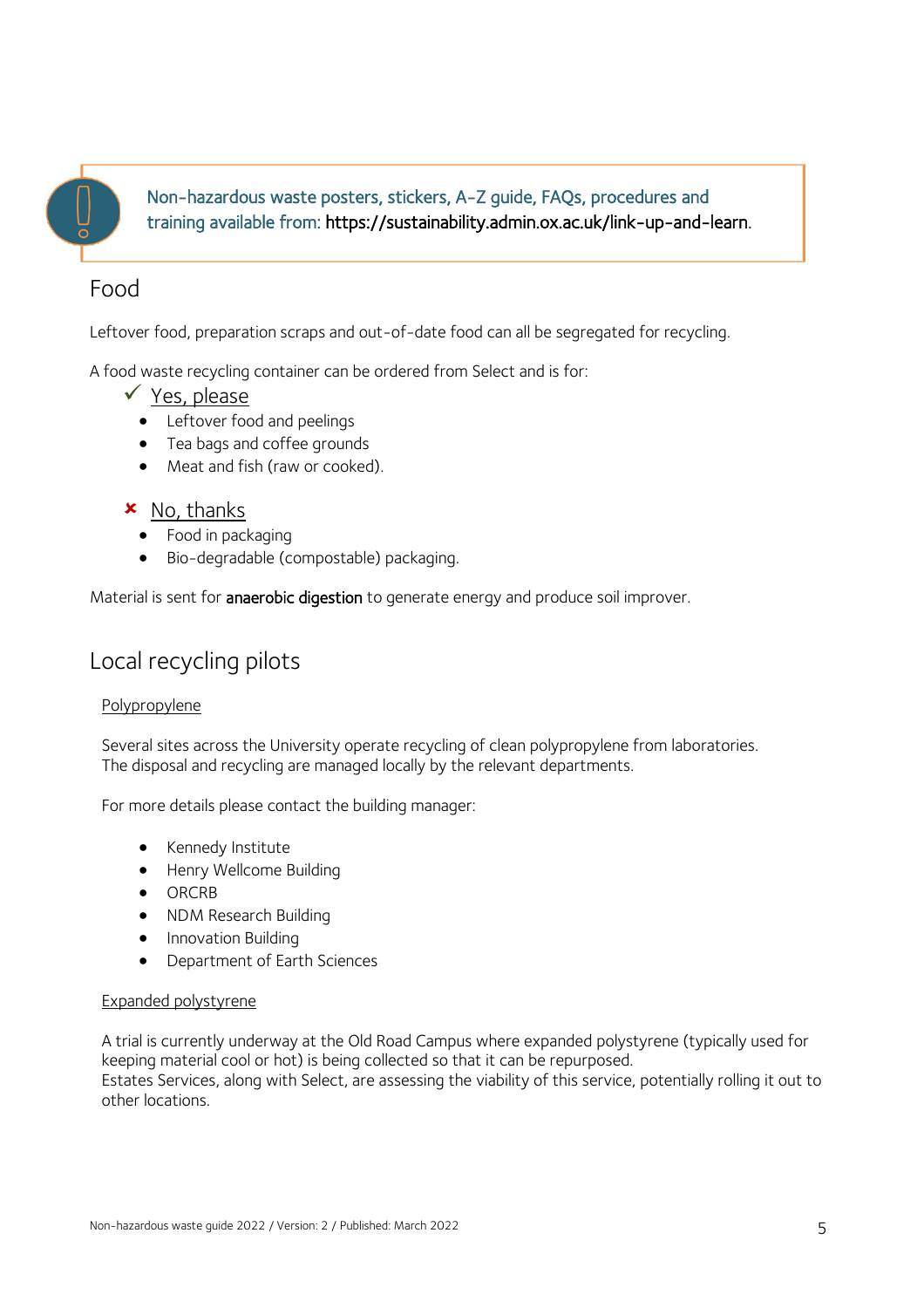## General waste

#### Material is sent for recovery at an energy from a waste plant.

The aim is to place as little waste in this container as possible.

A general waste container is for:

- $\checkmark$  Yes, please
	- Plastic bags and wrappers
	- Unknown plastics
	- Tissues and hand towels
	- Expanded polystyrene, unless the site has designated collection bin
	- Textiles and wood
	- Food waste (if no separate collection)
	- Glass (if no separate collection).

### Other types of waste

The following items may not be placed in the waste streams outlined above and must be disposed of separately.

More details can be found on our A-Z waste quide.

#### $x$  No, thanks

- Electrical waste e.g. Lights, it equipment and cable
- Batteries
- **•** Liquid waste
- Bulky waste or very heavy waste
- **•** Hazardous wastes

For materials not listed above, please visit our [waste A-Z,](https://sustainability.admin.ox.ac.uk/a-z-of-recycling) or contact the Environmental Sustainability team at [sustainability@admin.ox.ac.uk.](mailto:sustainability@admin.ox.ac.uk)

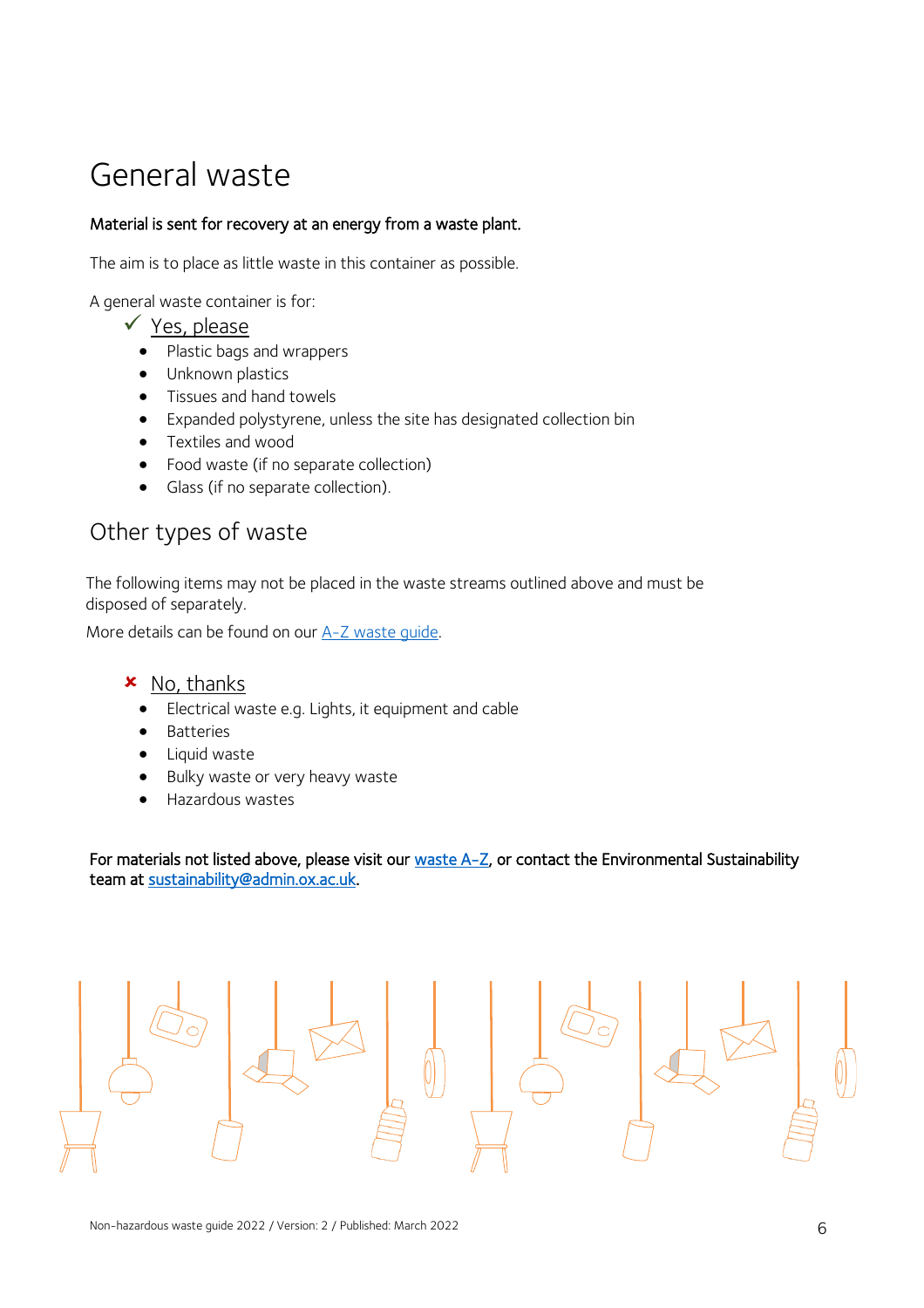## Contact information:

For general non-hazardous waste management queries at Oxford University and for WARPit, contact the Environmental Sustainability team

[sustainability@admin.ox.ac.uk](mailto:sustainability@admin.ox.ac.uk)

<https://sustainability.admin.ox.ac.uk/waste-management>

Tel: 01865 614 605 @OxfordEnvSust

To arrange a collection or discuss your recycling streams on site contact Select Environmental on:



[oxford@selectenviro.co.uk](mailto:oxford@selectenviro.co.uk) [www.selectenviro.co.uk](http://www.selectenviro.co.uk/) Tel: 0118 975 900